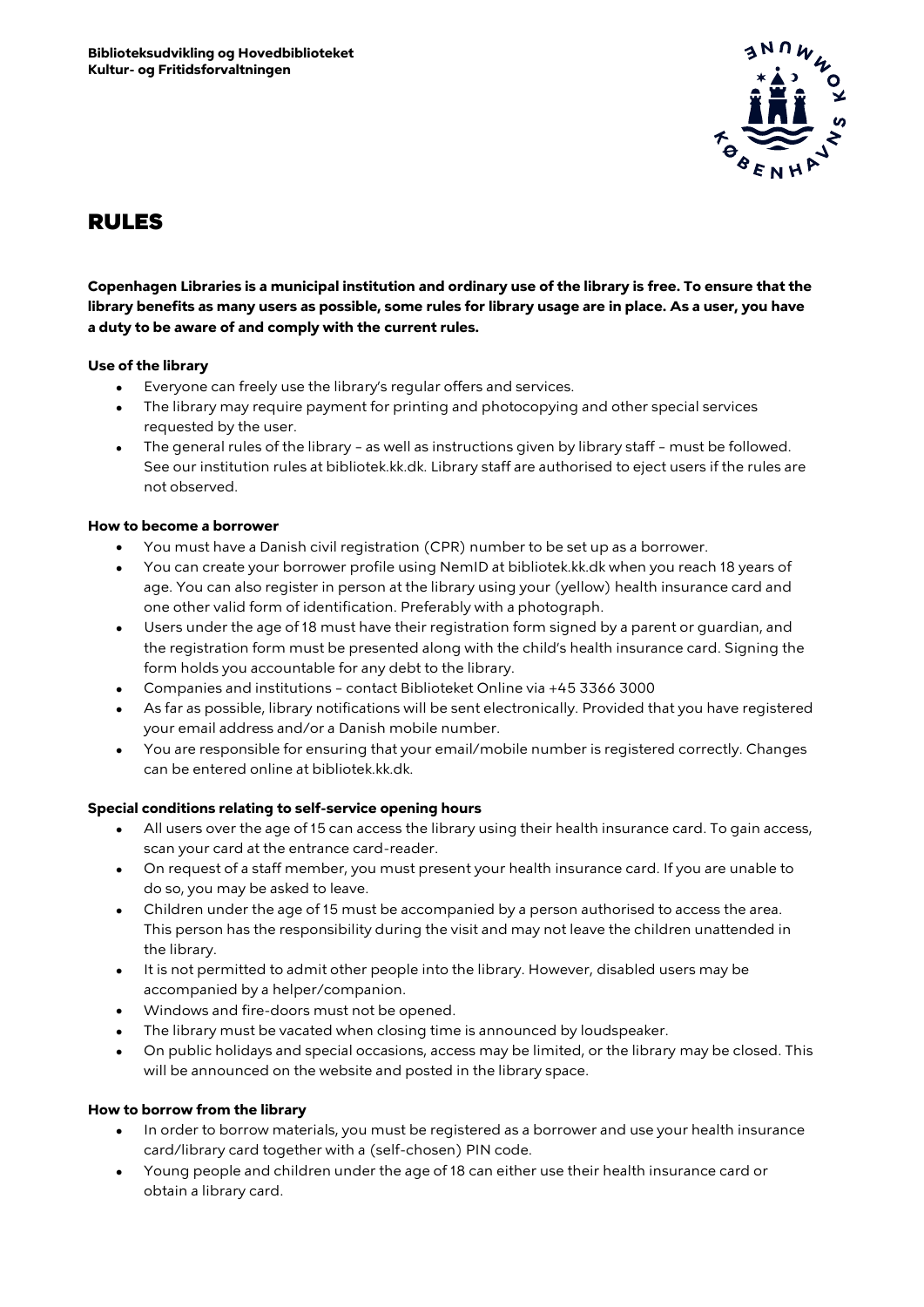- Parents can borrow materials for their children using the child's library card.
- Health insurance cards and library cards are personal and may not be used by others.
- You are responsible for all materials you borrow.
- If you lose your health insurance card or library card you must notify us immediately via Biblioteket Online 3366 3000. We will then close the card. Until the card(s) have been closed, you remain responsible for any misuse of materials borrowed.
- You can download our app Biblioteket for your smartphone. Here you can browse for materials and download the barcode for your library card.

# **Registration of loans**

- All loans must be registered in our library system. You borrow materials by using the automated machines at the library.
- All loans are recorded with civil registration (CPR) number/library card number. This data will be deleted after the materials have been returned. The library has access to information on, who has borrowed materials. However, only for a maximum of 4 weeks after the materials have been returned.
- This register of loans is in compliance with legislation on the protection of personal data.
- Library materials are secured against theft.

# **Loan period and returns**

- The usual loan period is 28 days.
- For materials in great demand, the library may reduce loan periods and limit the number of items that may be borrowed at a time.
- The deadline for return of materials is stated on your loan receipt.
- The returns receipt is your documentation for having returned the borrowed material.
- When returning materials, please check that everything has been correctly registered and is recorded on your receipt.
- The library will send an electronic reminder 3 days before the loan period expires.

## **Renewal**

- If the material has not been requested by other users, you may as a rule renew your loan. You can do this at the library, by phoning Biblioteket Online at 3366 3000, via our app Biblioteket or at bibliotek.kk.dk.
- Renewal may not be done earlier than 7 days before the return deadline. You may only renew your loan twice.
- For telephone and online (bibliotek.kk.dk) renewals, you will not receive a receipt, but the registration in the library's system is sufficient.
- Renewal may be done at all libraries not just the library where you borrowed the material.

## **Reservation**

- Materials out on loan may be reserved at the library, at Biblioteket Online, via our Biblioteket app or at bibliotek.kk.dk. Your reservation will be registered using your CPR or library card number.
- The library will notify you when the material is ready for collection.
- You will be notified about your reservation via SMS or email, if you have registered your email address or Danish mobile number in our system.

## **Remote loans**

• Remote borrowing is done by ordering materials from another library outside of Copenhagen Libraries.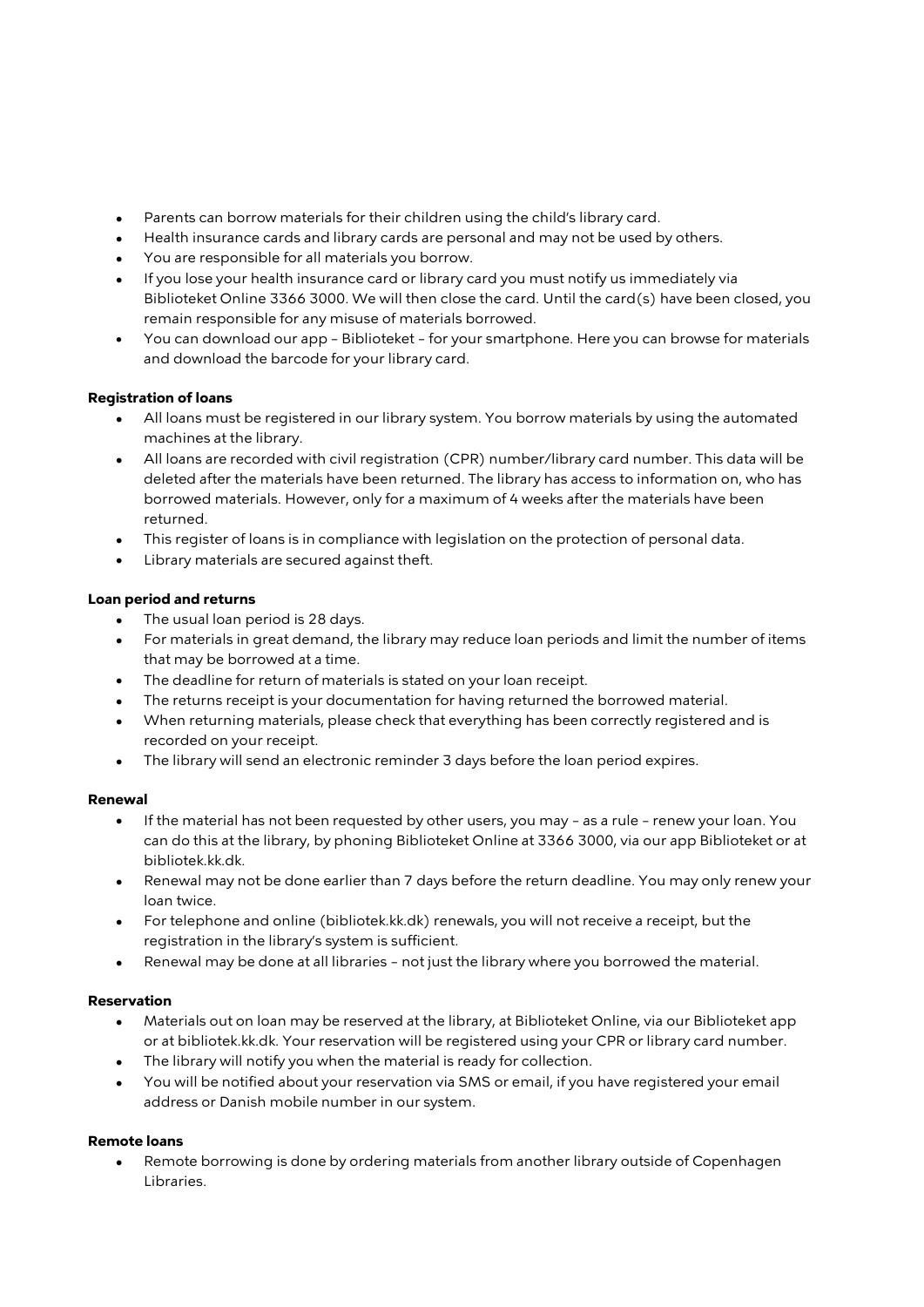- Renewal of remote loans is possible if the lending (remote) library permits it. This is, however, limited to a maximum of 2 extra loan periods and only if renewal is done in a timely manner.
- Renewal is subject to certain conditions. The lending (remote) library may choose to recall materials if it has been reserved by another user. In this case, the loan period is shortened.
- Remote loan materials borrowed from one of Copenhagen Libraries must be returned to a Copenhagen library. If the materials are returned to another library, they will not be registered as returned until Copenhagen Libraries receives confirmation from the lending (remote) library. This does not happen automatically.

#### **Late returns**

- If the deadline for returns is missed, a fine must be paid according to current rates. This also applies if you have not received a reminder or a recall for borrowed material.
- Pupils in schools which share the address of the library do not pay fees but are under obligation to pay compensation for repair or replacement of materials.
- The library takes no responsibility for fines incurred during self-service opening hours. I.e. because of failure to access due to defective health insurance card.
- Fine rates are fixed by the Citizen's Council (Borgerrepræsentationen) of Copenhagen Municipality.
- Rates are calculated according to loan and return dates regardless of whether one or more items have been borrowed.
- Materials with identical loan and return dates which are returned or renewed too late on different dates, will incur a fine each time.
- Fine rates are stated in the overview of library rates at bibliotek.kk.dk
- A statutory debt collection entitlement applies on fines of DKK 100 or more.
- Unpaid fines may be withheld from salary etc. in accordance with current legislation.

## **Replacement**

- If library materials are damaged, lost, or not returned, they must be replaced in line with current rates.
- If the borrowed material is not returned 31 days after the loan period expires, it is considered lost and compensation/replacement will be demanded.
- In addition to this, fines must be paid for failing to return on time plus costs.
- If one part of a multi-volume work or composite material is lost and can only be regained as a whole entity, the library may demand that the entire work/composite material be replaced.
- Compensation payments and/or fines, not paid on that day, will be handed over to the municipal Finance Administration (Økonomiforvaltningen) for collection. If debtors do not respond or pay, the debt will be transferred to The Danish Debt Collection Agency (Gældsstyrelsen). Any consequent costs will be paid by the borrower/debtor.
- Replacement costs and other library recall costs are stated in the overview of library rates at bibliotek.kk.dk
- If you find materials that you have replaced, you can recover the compensation sum within 3 months on application to Copenhagen Main Library. The materials must be undamaged.

## **Exclusion of borrowers**

- Borrowers who repeatedly fail to return borrowed materials, or borrowers who return borrowed materials in damaged state, may be excluded from borrowing from the library. This exclusion may be maintained until the material(s) are returned or replaced.
- Borrowers who owe the library DKK 200 or more may be excluded from borrowing until the entire debt is paid.
- Exclusion of borrowers is done with a written 7 days notice.